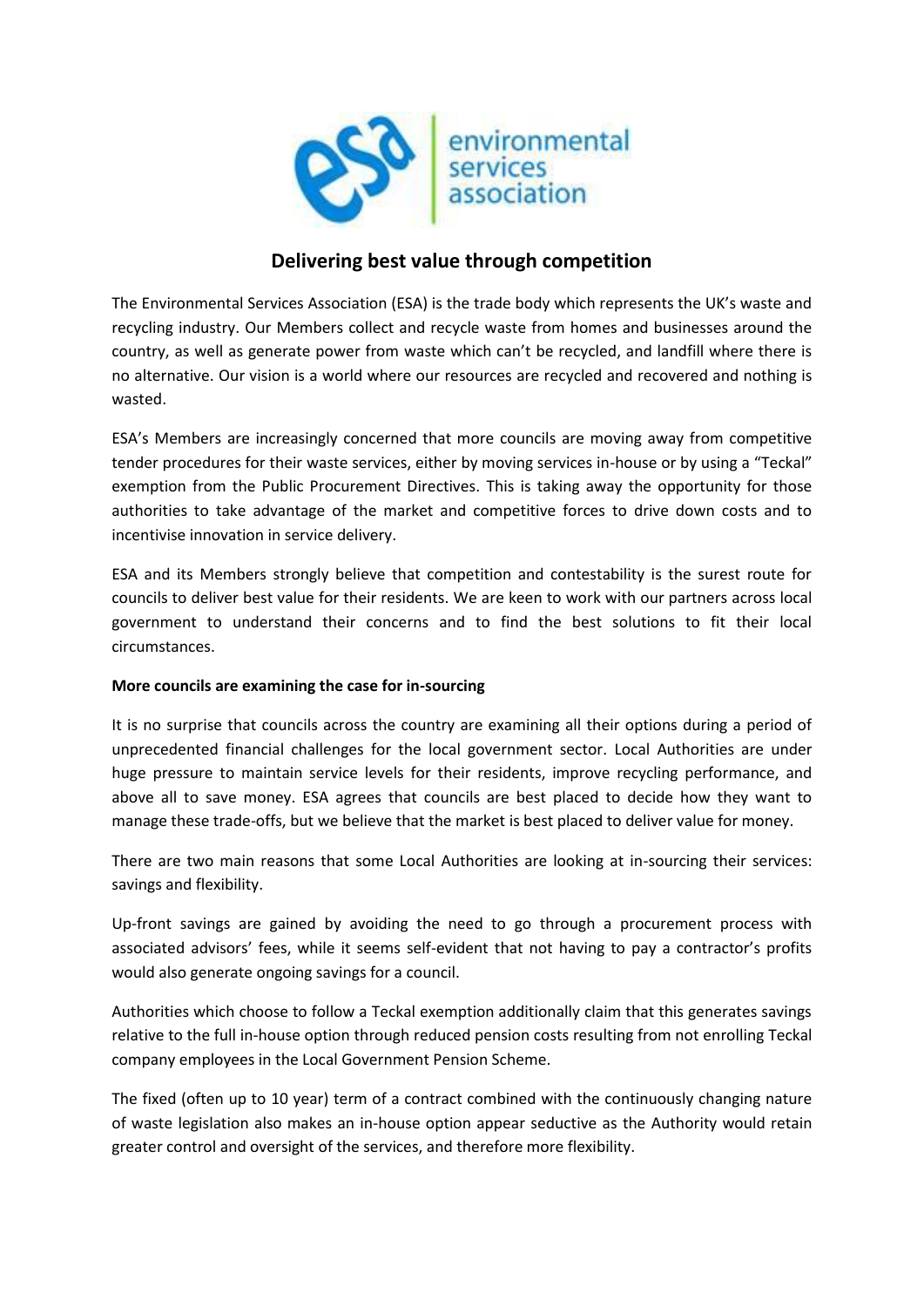Councils taking the decision to in-source claim the above benefits, but without properly benchmarking these options against the market, it is impossible to assess whether such benefits accrue in reality. Indeed, ESA believes that this is often not the case.

| Claim                                                                                              | <b>Reality</b>                                                                                                                                                                                                                                                                                                                                                                                                                                                                                                                                                                                                           |
|----------------------------------------------------------------------------------------------------|--------------------------------------------------------------------------------------------------------------------------------------------------------------------------------------------------------------------------------------------------------------------------------------------------------------------------------------------------------------------------------------------------------------------------------------------------------------------------------------------------------------------------------------------------------------------------------------------------------------------------|
| Financial savings from avoided procurement<br>costs                                                | Efficiency savings made over the life of an<br>outsourced contract will heavily outweigh up-<br>front procurement costs. These costs could in<br>any case be covered by the successful contractor<br>to assist the Authority's cash-flow.                                                                                                                                                                                                                                                                                                                                                                                |
| Financial savings from not paying the operator's<br>profits                                        | Margins on collection contracts are low. Profits<br>incentivise the contractor to drive efficiencies<br>throughout the life of the contract leading to<br>overall savings for the Authority.                                                                                                                                                                                                                                                                                                                                                                                                                             |
| Financial savings from not enrolling Teckal<br>employees in the Local Government Pension<br>Scheme | There is conflicting advice as to whether these<br>savings can be realised without opening up the<br>Authority to potential legal challenge due to the<br>creation of a two-tier workforce.                                                                                                                                                                                                                                                                                                                                                                                                                              |
| Flexibility to respond and address changing<br>legislation                                         | A well commissioned contract will provide<br>appropriate flexibility mechanisms<br>for the<br>Authority and its contractor to work<br>in in<br>partnership to find the best solutions to any<br>legislative changes. In-house arrangements are<br>also constrained by investments in vehicles and<br>may be less able to adapt cheaply than<br>contractors.<br>Additionally,<br>experienced<br>outsourcing protects the Authority from the<br>costs of complying with changes in general law.<br>In recent years these have included the National<br>Minimum Wage, Apprenticeships Levy and auto-<br>enrolment pensions. |

There are strong reasons for believing that the reality does not reflect the claimed benefits for appointing a service provider without exposing it to competition.

#### **Waste and recycling specialists can help councils with their experience**

Private sector contractors can help Authorities through their wealth of specialist experience in delivering waste and recycling services for councils under varying local conditions around the country. By learning from similar arrangements provided for councils elsewhere, contractors are able to drive efficiency in their service provision.

Contractors with portfolios of multiple contracts are able to take advantage of economies of scale to push down costs and have the flexibility to move resources between their contracting Authorities to maintain services if unforeseen circumstances require it.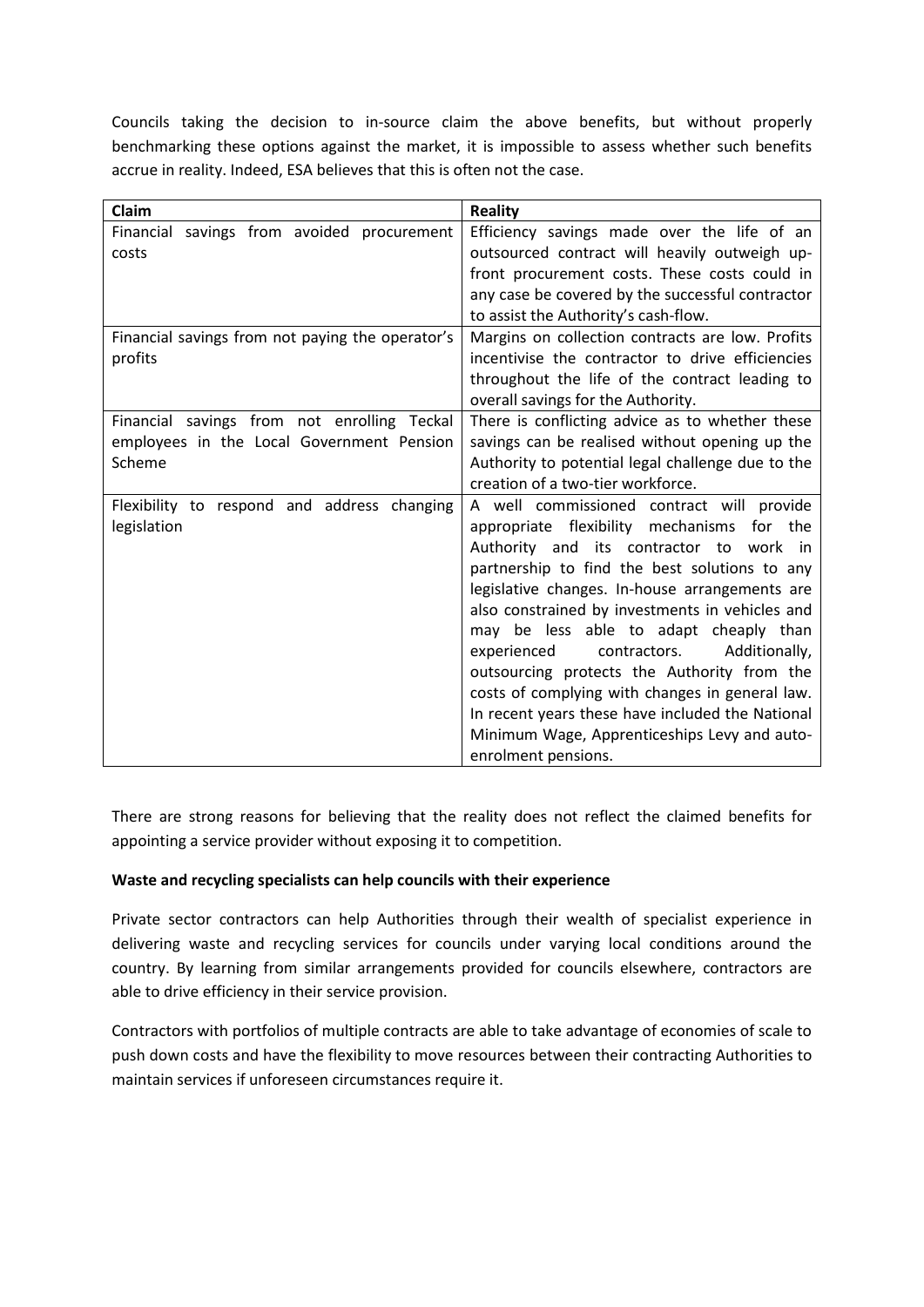Provision of a complex waste service across multiple properties at varying times as well as sourcing market outlets and disposal routes for materials collected leads to multiple risks of areas that could go wrong. This is particularly acute under circumstances where significant changes and modernisation of services is being introduced.

The costs of new legislative requirements resulting from general changes in law are also borne by the contractor. The National Minimum Wage, new holiday pay and pension entitlements, and the Apprenticeships Levy have all been introduced in recent years and have pushed up the costs of service delivery.

Experience shows that service costs tend to rise faster than general inflation. By indexing service costs against inflation measures, the use of a contractor protects an Authority against additional cost pressures.

By transferring these risks to the private sector, councils are able to insulate themselves from unforeseen costs and gain greater certainty over their budgets. The risk for delivering a quality service to cost lies with the contractor and is enforced through its legal obligations under the contract. This provides transparency and accountability in the delivery of the services, which improves outcomes for council tax payers.

## **The use of a Teckal fails to transfer risk**

The above benefits of risk transfer to a contractor are not realised when a council instead chooses to establish a Teckal to deliver waste services. Increases in costs over the life of the contract - driven both by changes in general law and also by rising general service costs - will instead be passed through to the Authority.

In cases where joint Teckals have been established, additional costs will be passed on to at least one of the controlling Authorities, placing its residents at risk of picking up the bill for providing services to its client councils.

ESA recognises the extraordinary pressures faced by councils today mean that they are compelled to explore all the options for short-term savings which they can. This means that when an Authority is advised that a Teckal option could be cheaper on day one, it is obviously an option which the council will take seriously. However, such advice is based upon no unforeseen cost increases over the life of the contract. Indeed, it would only take a modest annual cost increase of around 1.5% to wipe out projected savings from Teckal options and make outsourced alternatives cheaper<sup>1</sup>. This is obviously a very small margin.

## **Open tenders deliver value for money**

Councils are committed to deliver Best Value for their residents. ESA believes that this is best demonstrated through an open tender process which uses the market to find the best solution for an individual Authority. Experienced private sector contractors will be able to find efficiency savings for councils, bringing down costs while taking on risk so that Authority partners are protected.

**.** 1

[http://ealing.cmis.uk.com/ealing/Meetings/tabid/70/ctl/ViewMeetingPublic/mid/397/Meeting/5564/Committ](http://ealing.cmis.uk.com/ealing/Meetings/tabid/70/ctl/ViewMeetingPublic/mid/397/Meeting/5564/Committee/3/Default.aspx) [ee/3/Default.aspx](http://ealing.cmis.uk.com/ealing/Meetings/tabid/70/ctl/ViewMeetingPublic/mid/397/Meeting/5564/Committee/3/Default.aspx)